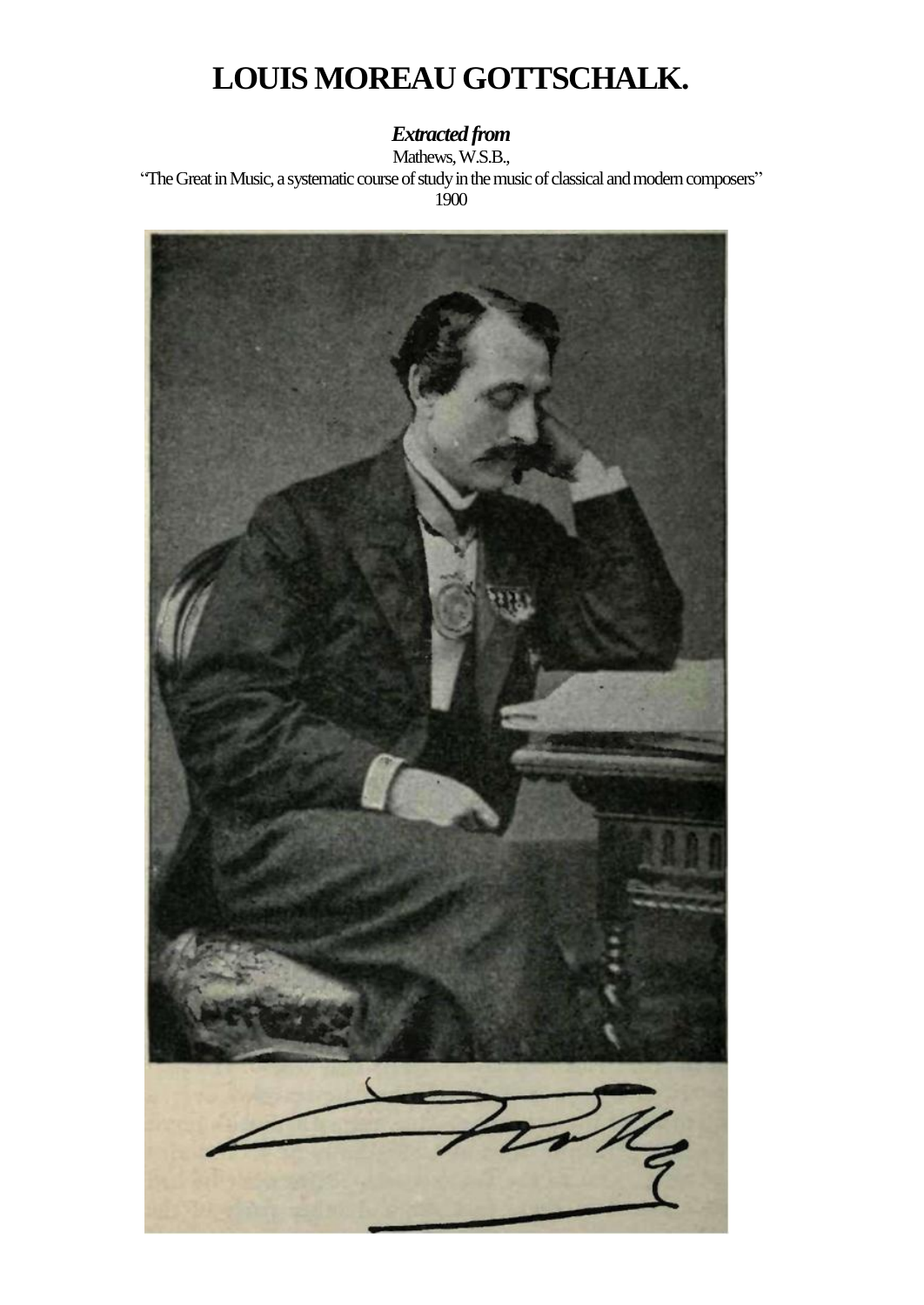The first of American composers and pianists to attain American fame was Louis Moreau Gottschalk, who was born in New Orleans May 8, 1829, and died in Rio Janeiro December 18, 1869. Gottschalk was of mixed parentage, French and German, the French predominating and his father was a merchant in New Orleans. When the boy gave incontestible evidence of talent for music and promise of originality, he was taken to Paris, where his mother made a home for him and he had the very best instruction possible to be obtained at that period. His master in piano was Stamaty. He made the acquaintance of all the younger French literateurs and musicians and artists, and later on his home became a gathering place for bright spirits of every sort. Among the intimate friends were such as Bizet, A. Duvin-Duvivier, Rossini, the brothers Escudier, and all the most eminent in French letters.

Gottschalk had very early a distinct note in his playing, a peculiar combination of refined and distinguished melody, graceful harmony, piquant rhythms, and a style which at once commanded attention. He made most successful appearances in the provincial parts of France, in Switzerland, Germany, and in 1851 made a concert tour in Spain, where he was received with high favor by the queen. This tour lasted nearly two years. His first American tour was in 1853, when he traveled over a large part of the country playing everywhere with great success. Again in 1862 and 1863 he came to America and went as far as the Pacific coast. Meanwhile he had made extensive tours in Cuba and other parts of the West Indies and Central America, and also in South America. He not only played piano concerts, in which his own compositions occupied most of the program, but also planned brilliant festivals, bringing together great masses of instrumentalists and singers, and he composed for such occasions elaborate and highly effective scores. In one of his letters he gives particulars of such an affair and complains in particular of the vast trouble it was and the time it took to prepare the written parts for so many instrumentalists (copyist's bills for a single festival sometimes reaching two thousand dollars) and the incessant care necessary in revising and correcting the parts in order that accidentals might be alike in all.

Gottschalk died under circumstances never wholly cleared up, near Rio Janeiro, December 18, 1869. He left a brother, who now lives in Chicago, Mr. L. Gaston Gottschalk, the distinguished baritone; also two sisters.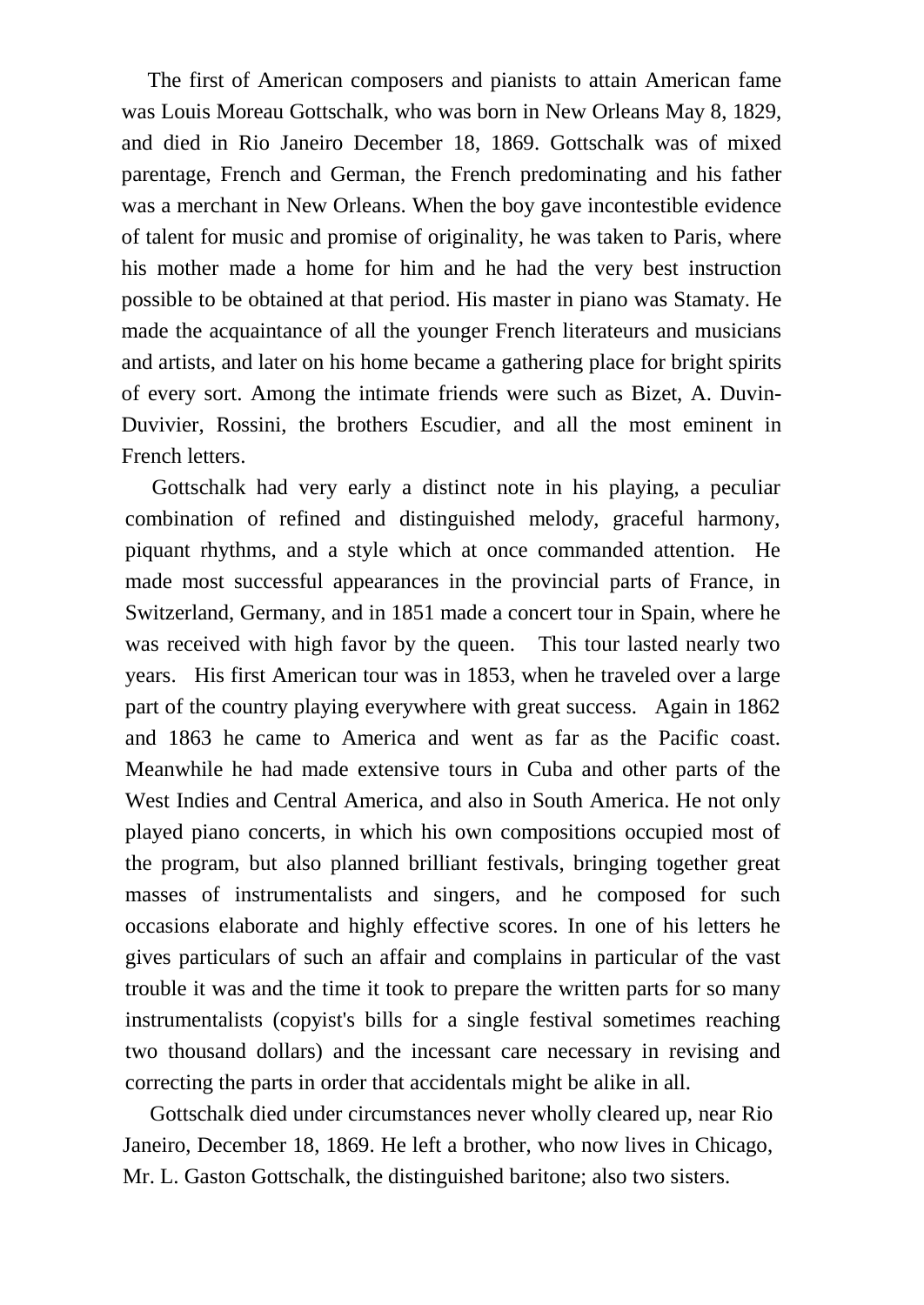Unquestionably he was one of the most interesting of musical personalities America has produced.

Among his compositions are several songs, concerning which his brother gives the following particulars:

"Referring to our conversation of the other day about my brother's songs, if I remember rightly, he wrote only eight.

" 'Oh, Loving Heart' was dedicated to Sher. Campbell, the baritone, who left such a name in English opera that many people must certainly remember him yet. One morning at our old home in New York City, on Ninth street, I remember my brother improvising the theme which further on was to be that song, when somebody pushed open the door and walked into the parlor, and listening to the improvisation suggested that it would make a splendid song for himself, and on the spur of the moment it was jotted down, harmonized and dedicated to our friend Campbell, at whose suggestion it had been written as a song.

" 'Idol of Beauty' was written for Brignoli, who at that time, you may remember, was not an idol of beauty but the idol of the American and English public, as he had been before in Paris.

" 'Mountaineers' Song' was written and dedicated to William Castle, the excellent tenor who, with Campbell, made English opera what might have been taken for a permanent fixture in America.

" 'Night and Shepardess' was taken from a piano composition called 'Pastorella-e-Cavaliere' and was dedicated to Miss Clara Louise Kellogg.

" 'I Don't See It, Mamma,' is dedicated to, judging by the lettering, the possessor of some Chinese name, which letters placed in the right order would read the very plain name of an American girl.

" 'Cradle Song' was dedicated to Mrs. Verian, at that time a prominent concert singer, whose daughter Nina was renowned for beauty and talent as a young actress. She unfortunately died at sea at an early stage of her career.

" 'The Butterfly' had been written before Carlotta Patti, who from 1861 to 1862 traveled in my brother's concert company and was the pyrotechnic display to show the wonderful compass of the voice, the original copy running to high G above C above the staff. 'Ave Maria' was written for the fete day of our mother and on that occasion was sung at the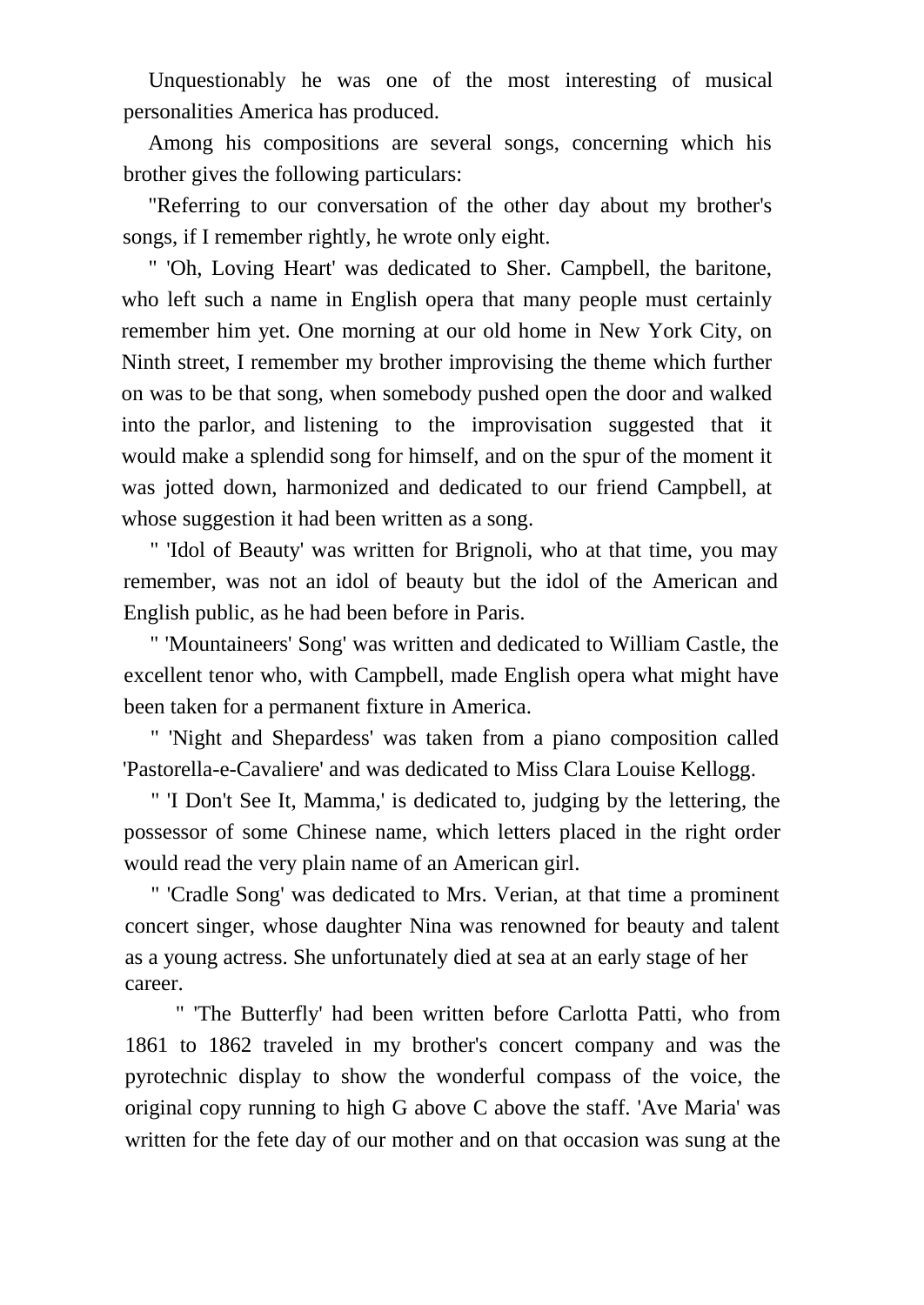Baltimore Cathedral by a friend of ours, Mrs. Mary Buckler, to whom it was dedicated."

### THE LAST HOPE. RELIGIOUS MEDITATION. (5th Grade.)

Of the origin of this piece Gustave Chouquet in La France Musical, gives the following account:

"During his stay at Cuba, Gottschalk found himself at S--, where a woman of mind and heart, to whom he had been particularly recommended, conceived for him at once the most active sympathy, in one of those sweet affections almost as tender as maternal love.

"Struck down by an incurable malady, Madame S-- mourned the absence of her only son, and could alone find forgetfulness of her sufferings while listening to her dear pianist, now become her guest and her most powerful physician. One evening while suffering still more than usual, 'In pity, ' said she, making use of one of the most ravishing idioms of the Spanish tongue, in pity, my dear Moreau, one little melody, the last hope.'

And Gottschalk commenced to improvise an air at once plaintive and pleasing, one of those spirit breaths that mount sweetly to heaven, whence they have so recently descended. On the morrow, the traveler-artist was obliged to leave his friend to fulfill an engagement in a neighboring city. When he returned two days afterwards the bells of the church of S-- were sounding a slow and solemn peal. A mournful presentiment suddenly froze the heart of Gottschalk who, hurrying forward his horse, arrived upon the open square of the church just at the moment when the mortal remains of Senora S-- were brought from the sacred edifice." "The Last Hope" consists of quite a long introduction and an equally long coda or afterlude, and between these parts a most lovely melody, played twice through with slightly different treatments. The melody begins with measure 49, and the second stanza ends in measure 86. All that follows is coda, designed to bring around to the close, but in this ease doing so with a profusion of ornament entirely characteristic of the composer. In playing it the effect is better if the choice notes are taken ("as the author plays it"). Gottschalk himself had a way of playing a passage of this kind as if it meant volumes, even with a minimum of actual subject matter. The introduction is more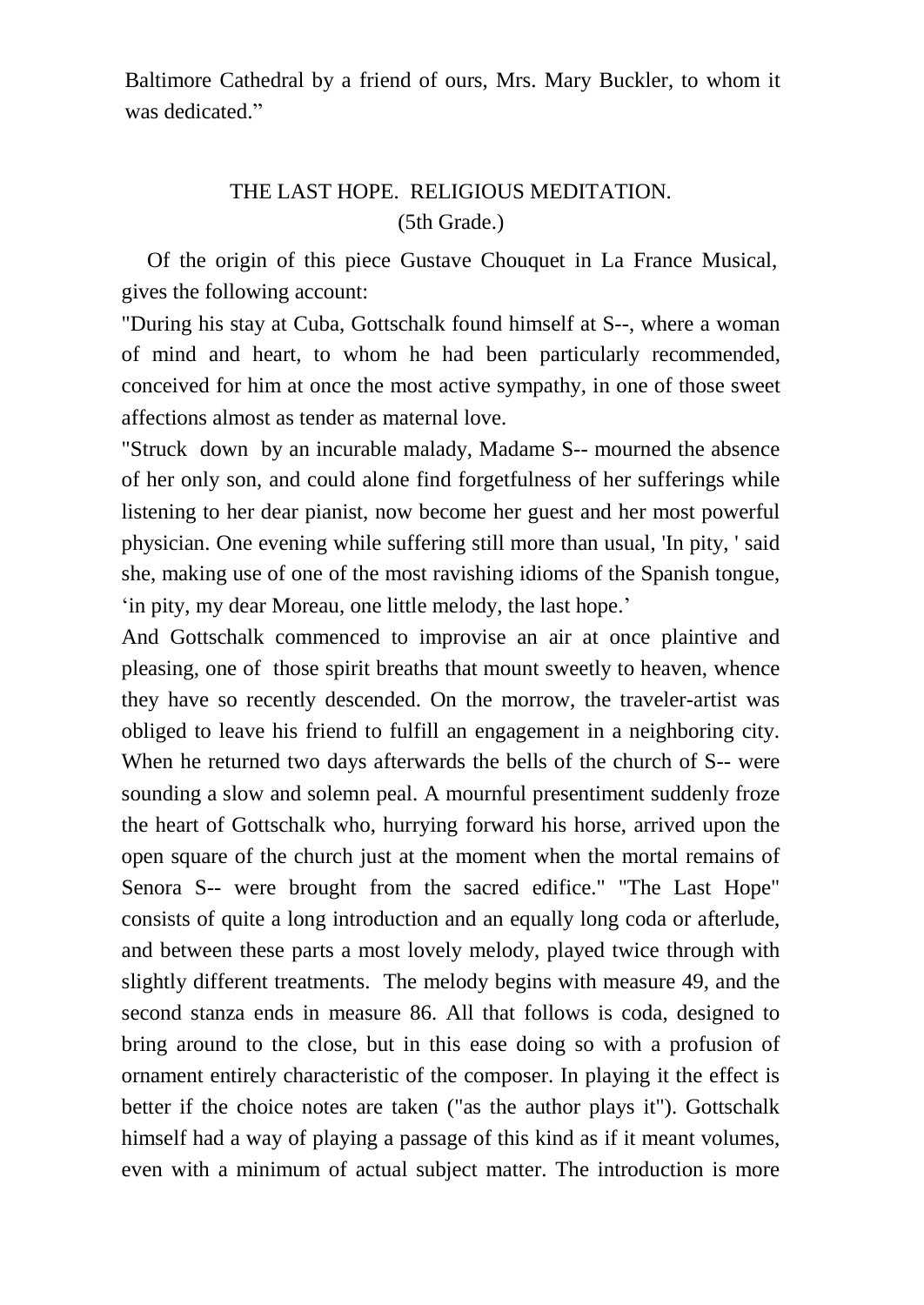important. Beginning with the serious first four measures and the two measures of rhythmic figure work following, it goes over the same idea again in the key of C sharp (mm. 8 to 14). Then follows some measures of modulation. chromatically treated, beautifully done (mm. mm. 14 to 27*).*  There we bring up with two of those simple chords which Gottschalk played so meaningly, followed by several measures of embellishment. A few additional short ideas complete this part of the work, saving only mm. 42 to 45, which require particular notice. Observe that the small notes in measures 42 and 44 are counted at their full value, while the small notes in mm. 43 and 45 have no appreciable value, the large notes only being counted in the measure. The embellishing grace notes merely retard the principal notes a little. Those in mm. 42 and 44 ought to have been written as large notes, since they form the rhythmic content of the measures.

# THE DYING POET.

#### (4th Grade.)

This piece is one of a set written under the pseudonym of "Seven Octaves," a contract with another publisher giving them the use of his name for several years longer. "The Dying Poet" is practically a sort of nocturne or revery, upon a single principal idea, quite simply worked out. It is to be played with sentiment. Obviously a title of this kind demands a story, but nothing of the sort has been furnished by the composer. It is at all events a very pretty melody, if not at all deep.

#### LE BANANIER. (CHANSON NEGRE.)

#### (5th Grade.)

In his very first published composition Gottschalk began to work the vein of negro rhythms which afterwards served so well as a basis of his compositions. The piece represents the characteristic repetition of a simple form with slight changes of coloring and occasional changes of rhythm such as the slave dances generally showed. The piece is quite practicable and demands little from the player.